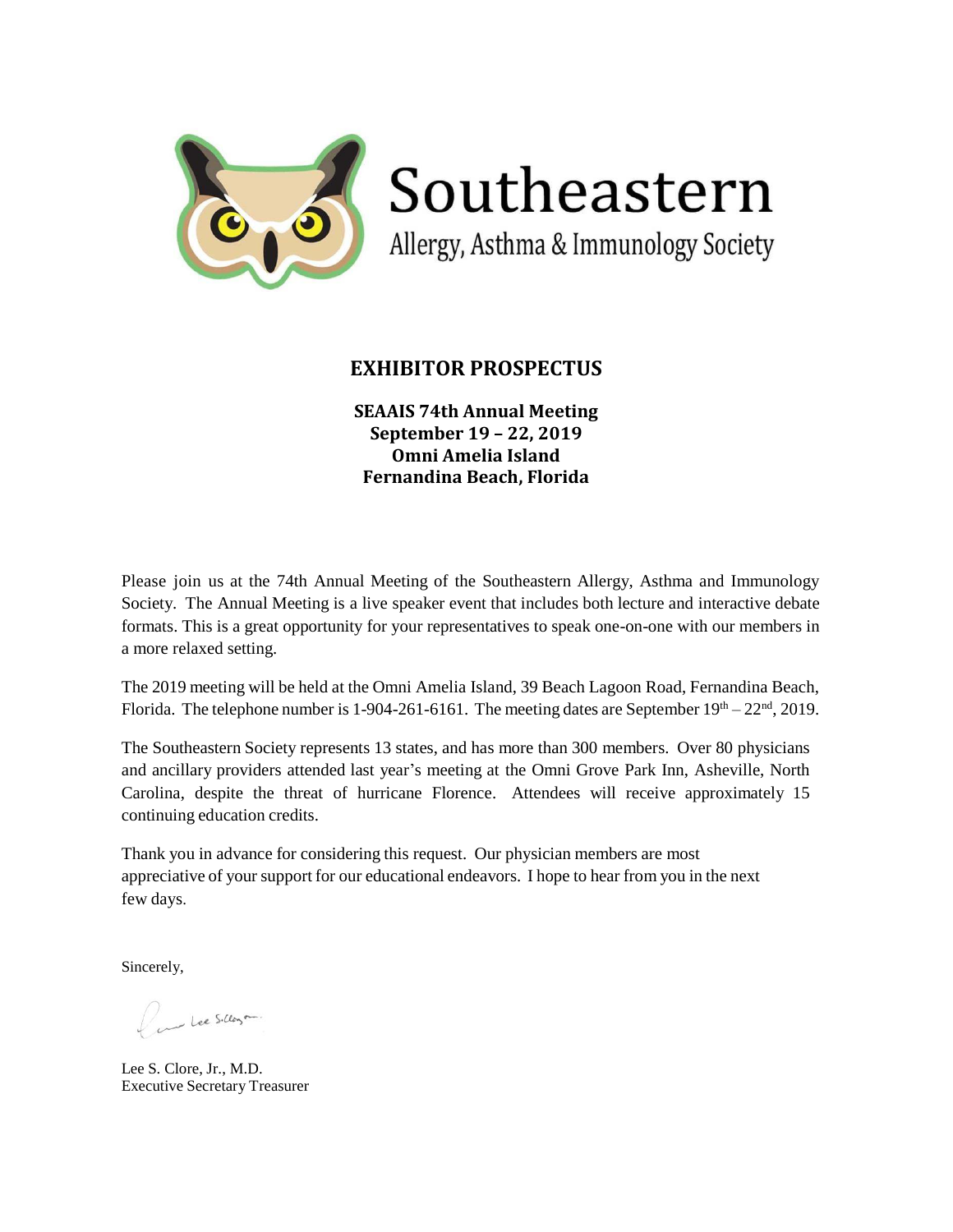# **EXHIBITOR/SPONSORSHIP LEVELS**

# **Platinum Level - \$18,000 +**

- Two exhibit tables with preferred location in exhibitor hall
- Acknowledgement as Platinum Sponsor in printed materials, conference signage, SEAAIS website and mass email communications to attendees.
- Sponsor Private Board Dinner
- Product theater\*
- Invitation for all representatives to attend Thursday evening and Friday evening receptions
- Complimentary list of attendees prior to meeting
- Registration Packet Insert

# **Gold Level - \$14,000**

- One exhibit table with preferred location in exhibitor hall
- Acknowledgement as Gold Sponsor in printed materials, conference signage and SEAAIS website.
- Product theater\*
- Invitation for all representatives to attend Thursday evening and Friday evening receptions
- Complimentary list of attendees prior to meeting
- Registration Packet Insert

# **Silver Level - \$8,000**

- One exhibit table with preferred location in exhibitor hall
- Acknowledgement as Silver Sponsor in printed materials, conference signage and SEAAIS website.
- Invitation for all representatives to attend Thursday evening and Friday evening receptions
- Complimentary list of attendees prior to meeting
- Registration Packet Insert

# **Bronze Level - \$3,000**

- One exhibit table in exhibitor hall
- Acknowledgement as Bronze Sponsor in printed materials, conference signage and SEAAIS website.
- Invitation for two representatives to attend Thursday evening and Friday evening receptions
- Complimentary list of attendees prior to meeting

\*SEAAI society has the availability to offer four (4) product theaters. Product theaters are first come, first serve.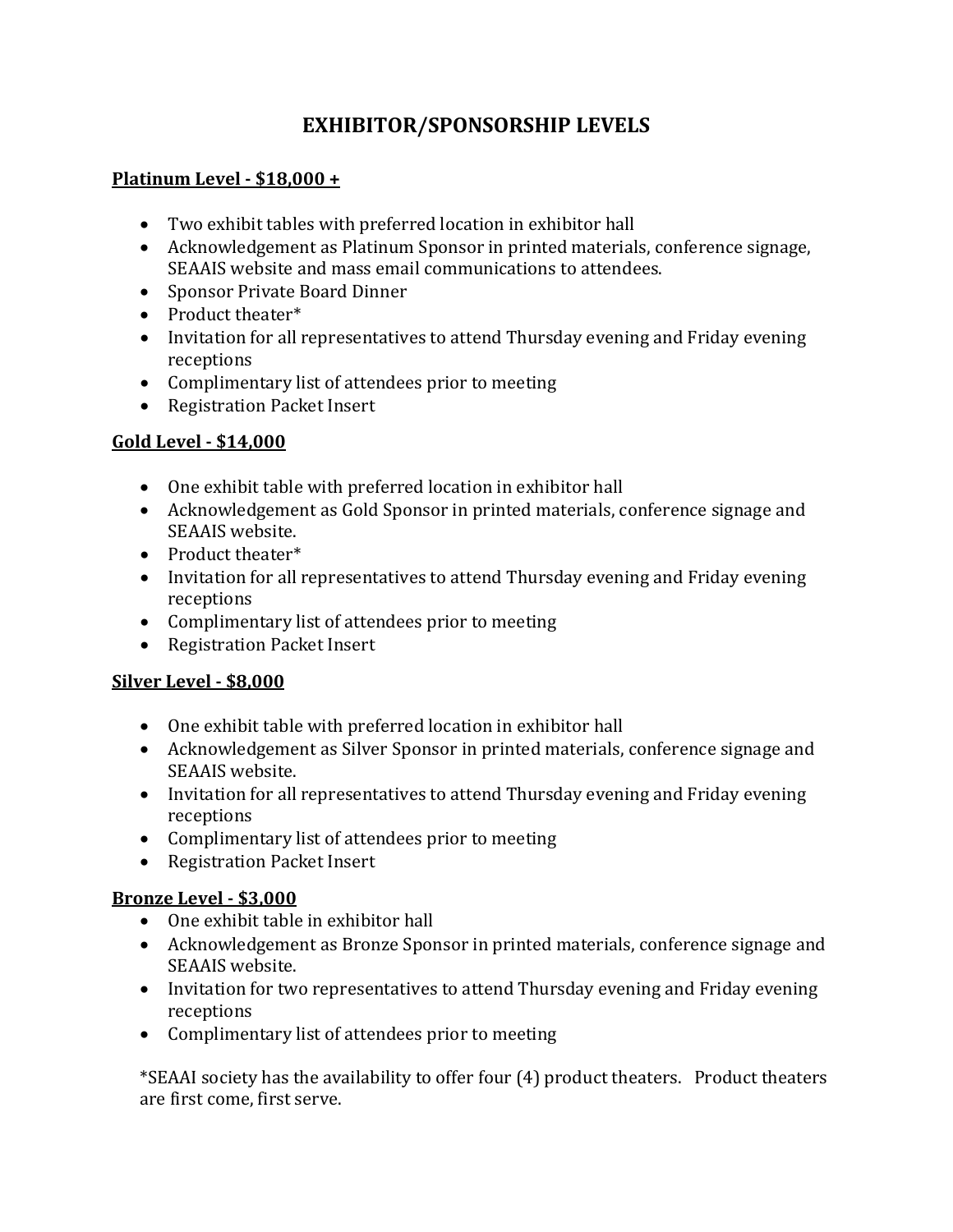# **PROMOTIONAL OPPORTUNITIES**

The following promotional opportunities are available to Platinum and Gold Corporate Sponsors only.

### **Product Theaters**

Product theaters are 45 minutes and include room rental only. Coroporate Sponsor is responsible for AV and food and beverage for attendees. Available times include:

| Thursday Evening Theater | \$2,000.00 |
|--------------------------|------------|
| Friday Evening Theater   | \$3,000.00 |
| Saturday Evening Theater | \$2,000.00 |
| Sunday Breakfast Theater | \$4,000.00 |

# **Additional Promotional Opportunities**

| <b>Key Cards</b>           | \$4,000.00 |
|----------------------------|------------|
| Door Hangers               | \$3,000.00 |
| Wifi Cards                 | \$3,000.00 |
| Break Cup/Napkins Friday   | \$1,000.00 |
| Break Cup/Napkins Saturday | \$1,000.00 |

Please send this form, Exhibitor registration form and payment to SEAAIS, Attn: Jean Owen, 3604 Wathens Xing, Owensboro, KY 42301.

Please contact Jean Owen at [jean@cloremd.com](mailto:jean@cloremd.com) to pay via credit card.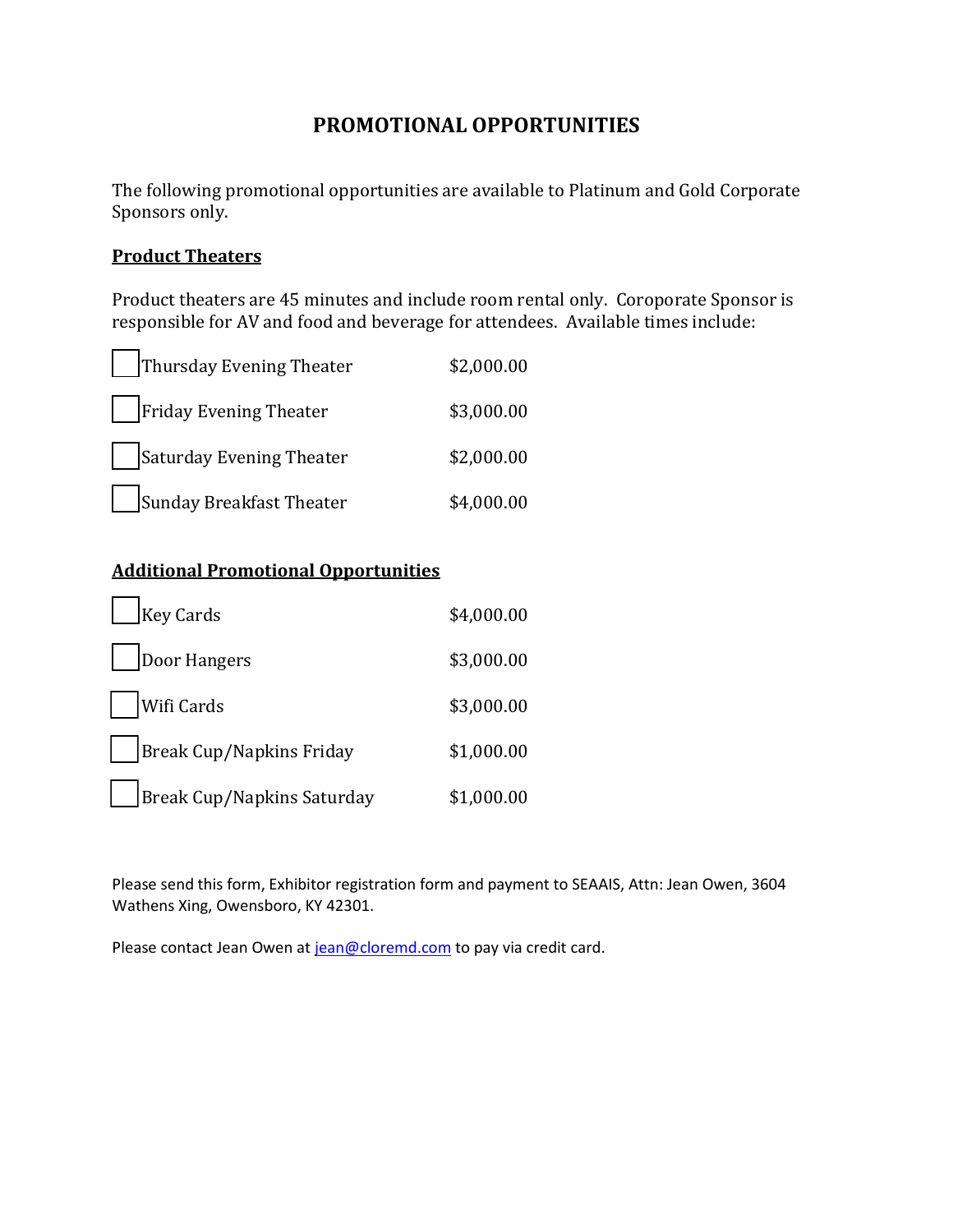### **SEAAIS Annual Meeting Exhibitor Registration Form**

**WHEN:** September  $19^{th}$  – 22<sup>nd</sup>, 2019

**WHERE:** Omni Amelia Island, 39 Beach Lagoon Road, Fernandina Beach, Florida, 32034.  *Please ship materials ATTN: Southeastern Allergy Conference* 

| <b>SPONSORSHIP LEVEL:</b>     | Platinum | Gold | Silver | Bronze |  |
|-------------------------------|----------|------|--------|--------|--|
| <b>COMPANY NAME:</b>          |          |      |        |        |  |
| <b>REPRESENTATIVES:</b>       |          |      |        |        |  |
| (For Name Badges)             |          |      |        |        |  |
|                               |          |      |        |        |  |
| <b>Special Exhibit Needs:</b> |          |      |        |        |  |

**Hotel Accommodations**:

**Please book your reservation before August 12th, 2019.\***

Discounted room rate: \$269.00/night\*

**\*Price subject to availability. SEAAI has contracted a block of rooms for this event. Once rooms have been booked we cannot guarantee availability or price. Price does not include taxes and fees.** For reservations call, **1.904.261-6161**, please inform reservation specialists you are with the Southeastern Allergy group**.** 

Please direct questions to Jean Owen, assistant to Dr. Lee S. Clore, Jr., MD, Executive Secretary-Treasurer, at (270) 684-6144, ext. 212, or by email[, jean@cloremd.com.](mailto:jean@cloremd.com)

*All fees must be paid 14 days in advance of the meeting via company check or online at https://seaai.org/exhibitor-registration/. Fees are non-refundable. Please make check payable to Southeastern Allergy, Asthma & Immunology society (Tax ID 81-3388844). Mail check and completed form to SEAAI, Attn: Jean Owen, 3604 Wathens Crossing, Owensboro, KY 42301.* 

*The exhibiting company assumes the entire responsibility and hereby agrees to protect, indemnify,defend and save the Southeastern Allergy, Asthma & Immunology Society, The Omni Amelia Island, and their employees and agents harmless against all claims, losses and damages to persons or property,governmental charges or fines and attorneys fees arising out of or caused by exhibitors installation,removal, maintenance, occupancy or use of the exhibition premises or part thereof, excluding any such liability cause by the sole negligence of the Omni Amelia Island, its employees and agents. In addition, the exhibitor acknowledges that the Southeastern Allergy, Asthma and Immunology Society and the Omni Amelia Island do not maintain insurance covering the exhibitors property and that it is the sole responsibility of the exhibitor to obtain business interruption and property damage insurance covering such losses by the exhibitor*